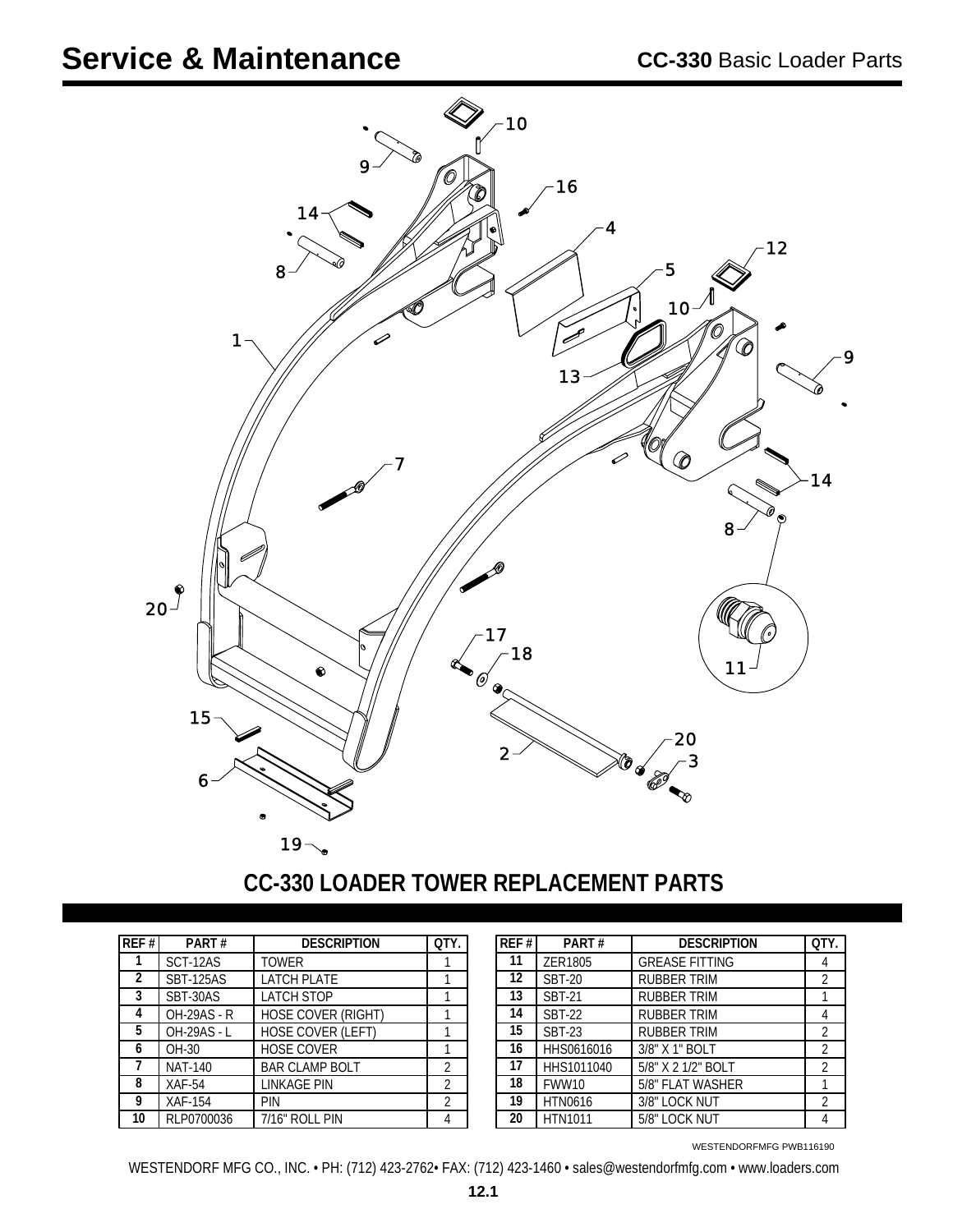

**CC-330 LOADER FRAME REPLACEMENT PARTS**

| RFF#           | PART#         | <b>DESCRIPTION</b>          |  |
|----------------|---------------|-----------------------------|--|
|                | SCF-4AS       | <b>FRAMF</b>                |  |
| $\mathfrak{p}$ | SBF-15AS      | <b>BUCKET LINKAGE STRAP</b> |  |
| 3              | <b>SBF-10</b> | <b>BUCKET LINKAGE</b>       |  |
|                | SBF-10AS      | <b>BUCKET LINKAGE</b>       |  |
| 5              | LAC-15-01     | ROTATIONAL BUCKET INDICATOR |  |
|                | LAC-25-01     | ROTATIONAL HEIGHT INDICATOR |  |
|                | <b>RAF-26</b> | HFX HFAD PIN                |  |

| REF# | PART#      | <b>DESCRIPTION</b>    | отү |
|------|------------|-----------------------|-----|
| 8    | $XAF-54$   | LINKAGE PIN           |     |
| 9    | XAF-154    | PIN                   |     |
| 10   | RLP0700036 | 7/16" ROLL PIN        |     |
| 11   | ZER1805    | <b>GREASE FITTING</b> |     |
| 12   | SR-C08     | <b>SNAP RING</b>      |     |
| 13   | SBF-125    | <b>SPACER WASHER</b>  |     |

*NOTE: See next page for LAC-15-01 & LAC-25-01 parts breakdown.*

WESTENDORFMFG PWB116190

WESTENDORF MFG. CO., INC. • PH:(712) 423-2762 • FAX: (712) 423-1460 • sales@westendorfmfg.com • www.loaders.com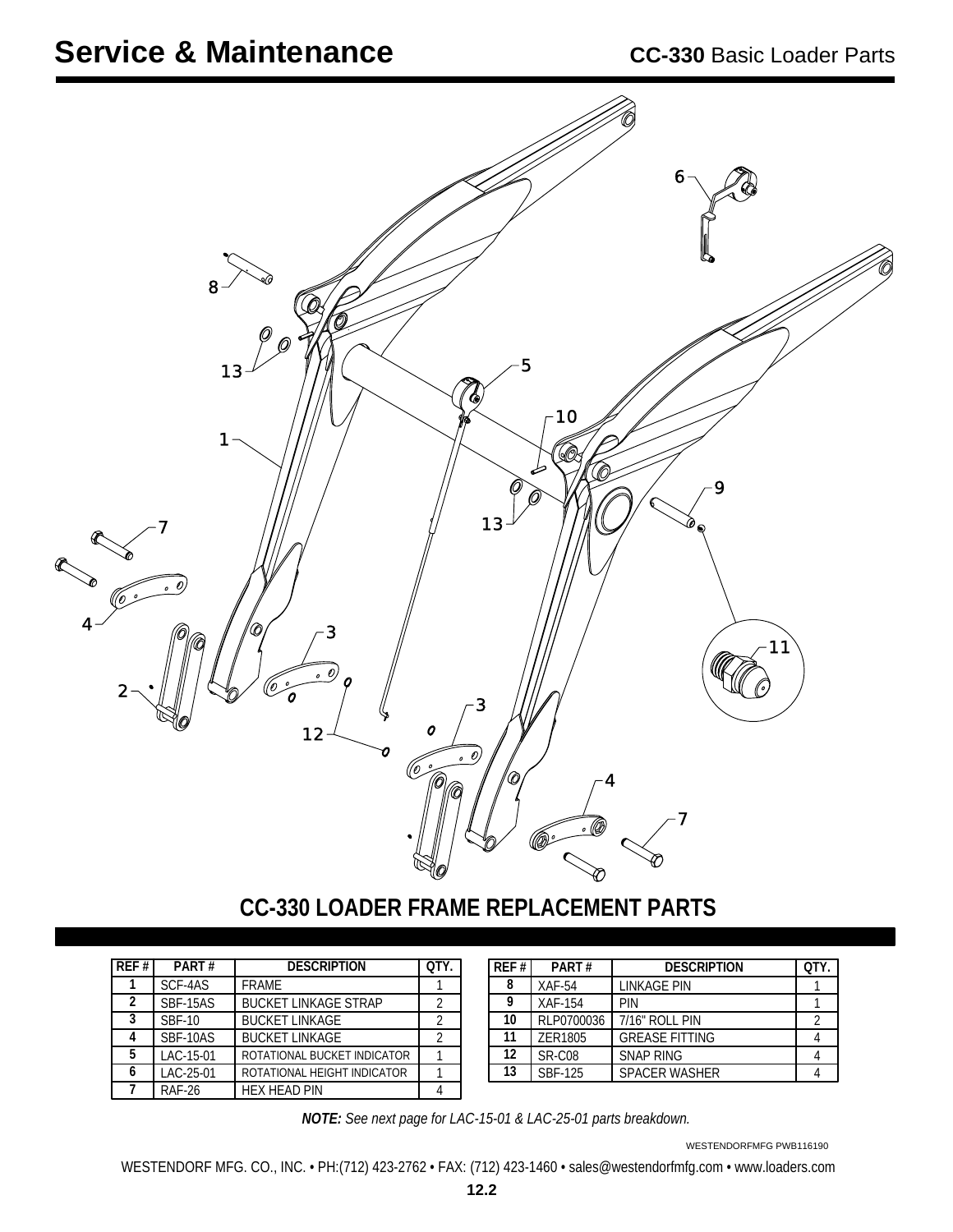# **Service & Maintenance**



## **CC-330 & CC-340 ROTATIONAL BUCKET INDICATOR**

|                |                  | LAC-15-01                        |     |
|----------------|------------------|----------------------------------|-----|
| REF#           | PART#            | <b>DESCRIPTION</b>               | OTY |
| 1              | <b>GRD-121AS</b> | <b>BUCKET INDICATOR</b>          |     |
| $\overline{2}$ | <b>GRD-105</b>   | <b>GAUGE ROD HOLDER</b>          | 1   |
| 3              | <b>GRD-111</b>   | <b>GAUGE ROD</b>                 | 1   |
| 4              | GRD-123          | <b>POINTER</b>                   | 1   |
| 5              | DE-GRD           | <b>DECAL</b>                     |     |
| 6              | $LM-4$           | <b>NYLON BUSHING</b>             |     |
| 7              | HHS0616020       | 3/8" X 1 1/4" BOLT               | 1   |
| 8              | HHS0616032       | 3/8" X 2" BOLT                   | 1   |
| 9              | FWW06            | 3/8" FLAT WASHER                 |     |
| 10             | <b>HTN0616</b>   | 3/8" LOCK NUT                    | 1   |
| 11             | AHS0616006       | 3/8" X 3/8" ALLEN HEAD SET SCREW | 1   |
| 12             | CTK0200016       | 1/8" X 1" COTTER KEY             | 1   |
| 13             | <b>GRD-131</b>   | SPACER                           |     |

*NOTE: \*Order LAC-15-01 when ordering a complete Rotational Bucket Indicator Kit.*

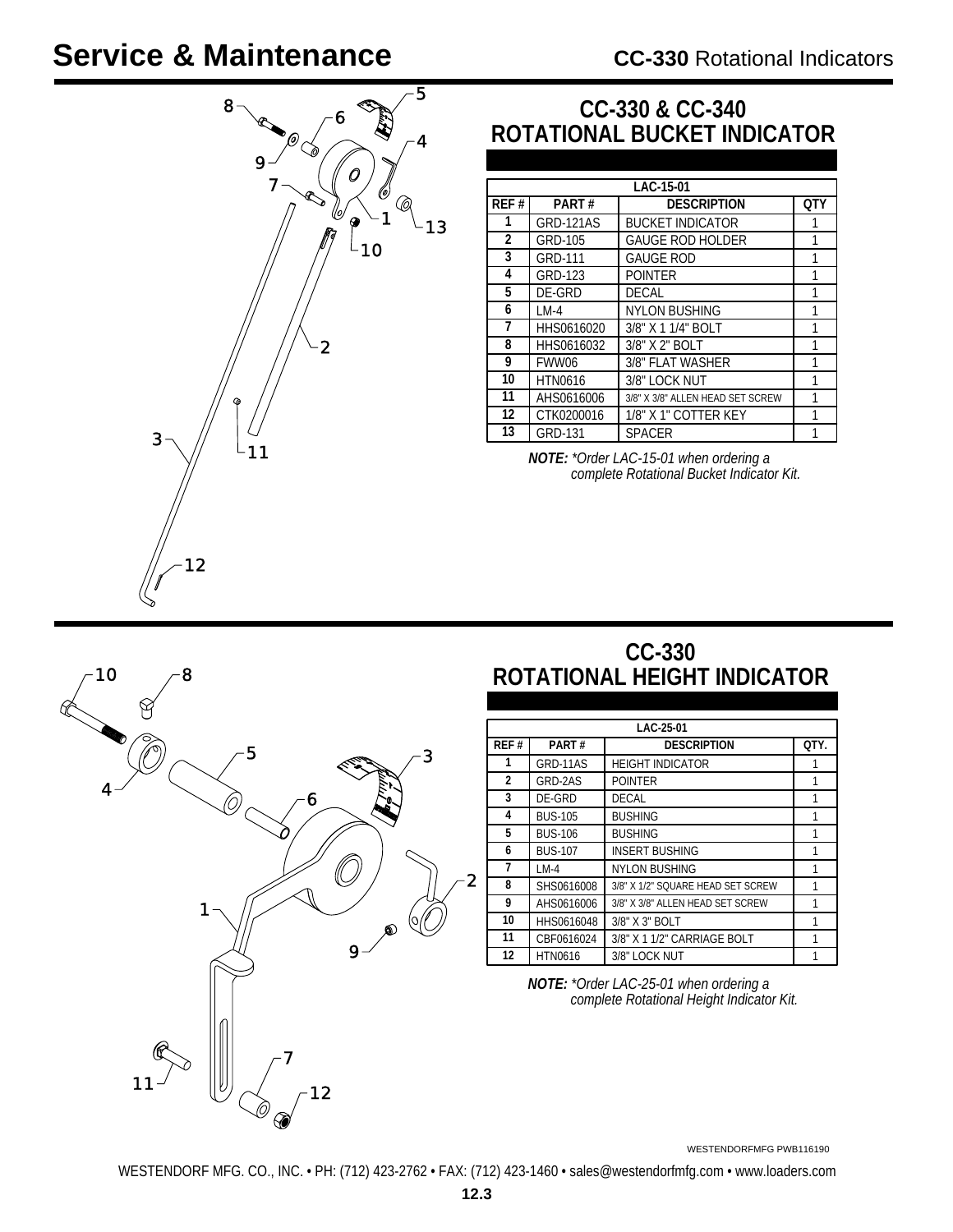

#### **STEPS TO REPAIR CYLINDER**

- **1)** Extend the ram out as far as possible.
- **2)** At the ram end of the cylinder barrel you will find a snap ring located either on the face of the gland or inside the notch of the gland.
- **3)** Locate the snap ring eyes (you may need to turn the gland inside the barrel to find the snap ring eyes). Compress the snap ring with snap ring pliers.
- **4)** Remove the ram assembly (ram, gland, & piston) from barrel.  **5)** Notice the direction they are pointing so they can be properly
- re-assembled.  **6)** Remove the piston and gland from the ram.
- **7)** Remove the old seals and rings and replace them with the new seals and rings. (Seal kits are packaged for several different cylinders. You may have extra parts)
- **8)** Clean the cylinder with cleaner and a clean lint free cloth.
- **9)** Lubricate the seals and rings to aid assembly.
- **10)** Assemble the cylinder by reversing the order.

#### **CYLINDER REPAIR TIPS**

- When disassembling cylinders, keep the parts in correct orientation. Remove parts in sequence.
- Note the direction of the piston and gland. Lay out old seals and parts as they are removed.
- Assemble cylinder in proper order; lubricate to aid assembly. *NOTE: \* Repair kit contains parts to repair one cylinder*

## **CC-330 & CC-340 BUCKET CYLINDER REPLACEMENT PARTS**

| REF# | PART#       | <b>DESCRIPTION</b>     | QTY. |
|------|-------------|------------------------|------|
|      | <b>B-59</b> | <b>BUCKET CYLINDER</b> |      |
| 2    | B-5901      | <b>BARREL</b>          |      |
| 3    | B-5910      | <b>RAM</b>             |      |
|      | $G-W$       | <b>GLAND</b>           |      |
| 5    | $P - 11$    | <b>PISTON</b>          |      |
|      | ZER1805     | <b>GREASE FITTING</b>  |      |
|      | #46CK       | <b>REPAIR KIT</b>      | ÷    |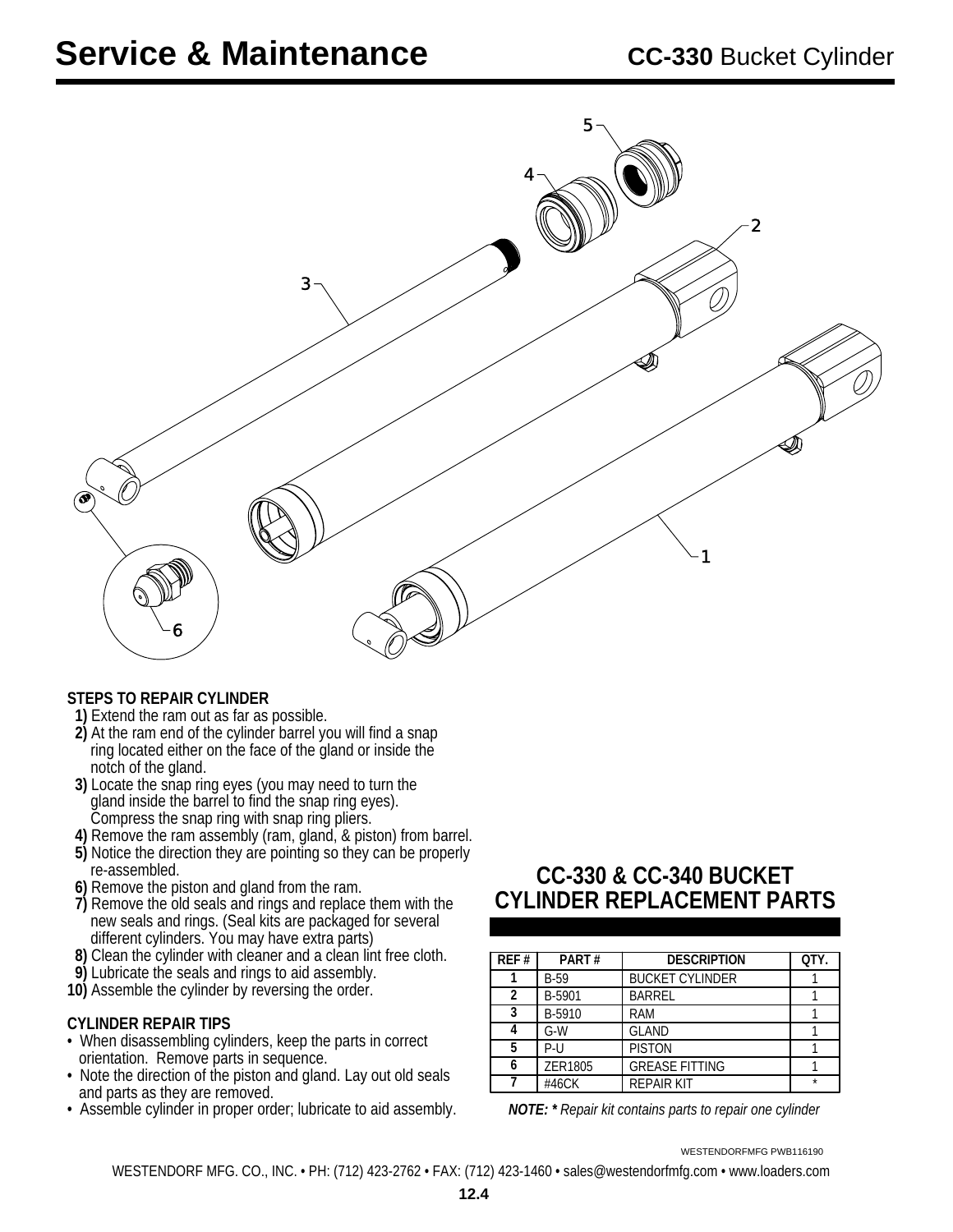

#### **STEPS TO REPAIR CYLINDER**

- **1)** At the ram end of the cylinder barrel, remove the spiral retaining ring from the top of the gland.
- **NOTE:** The G-E gland does not use the spiral retaining ring. **2)** Gently drive the gland into the barrel using a brass or non marring punch until the round retaining ring is visible.
- **3)** Remove the round retaining ring using a pair of long nose pliers. Remove the ram assembly (ram, gland, and piston) from the barrel.
- **4)** Notice the direction they're pointing so they can be properly re-assembled.
- **5)** Remove the jam nut and/or hex nut from the end of the ram.
- **6)** Remove the old seals and rings and replace them with the new seals and rings. (Seal kits are packaged for several different cylinders. You may have extra parts)
- **7)** Clean cylinder with cleaner and a clean lint free cloth.
- **8)** Lubricate the seals and rings to aid assembly.
- **9)** Assemble the cylinder by reversing the order.

#### **CYLINDER REPAIR TIPS**

- When disassembling cylinders, keep the parts in correct orientation. Remove parts in sequence.
- Note the direction of the piston and gland. Lay out old seals and parts as they are removed.
- Assemble cylinder in proper order; lubricate to aid assembly.

### **CC-330 LIFT CYLINDER REPLACEMENT PARTS**

| QTY.    |
|---------|
|         |
|         |
|         |
|         |
|         |
|         |
|         |
|         |
| $\star$ |

*NOTE: \* Repair kit contains parts to repair one cylinder*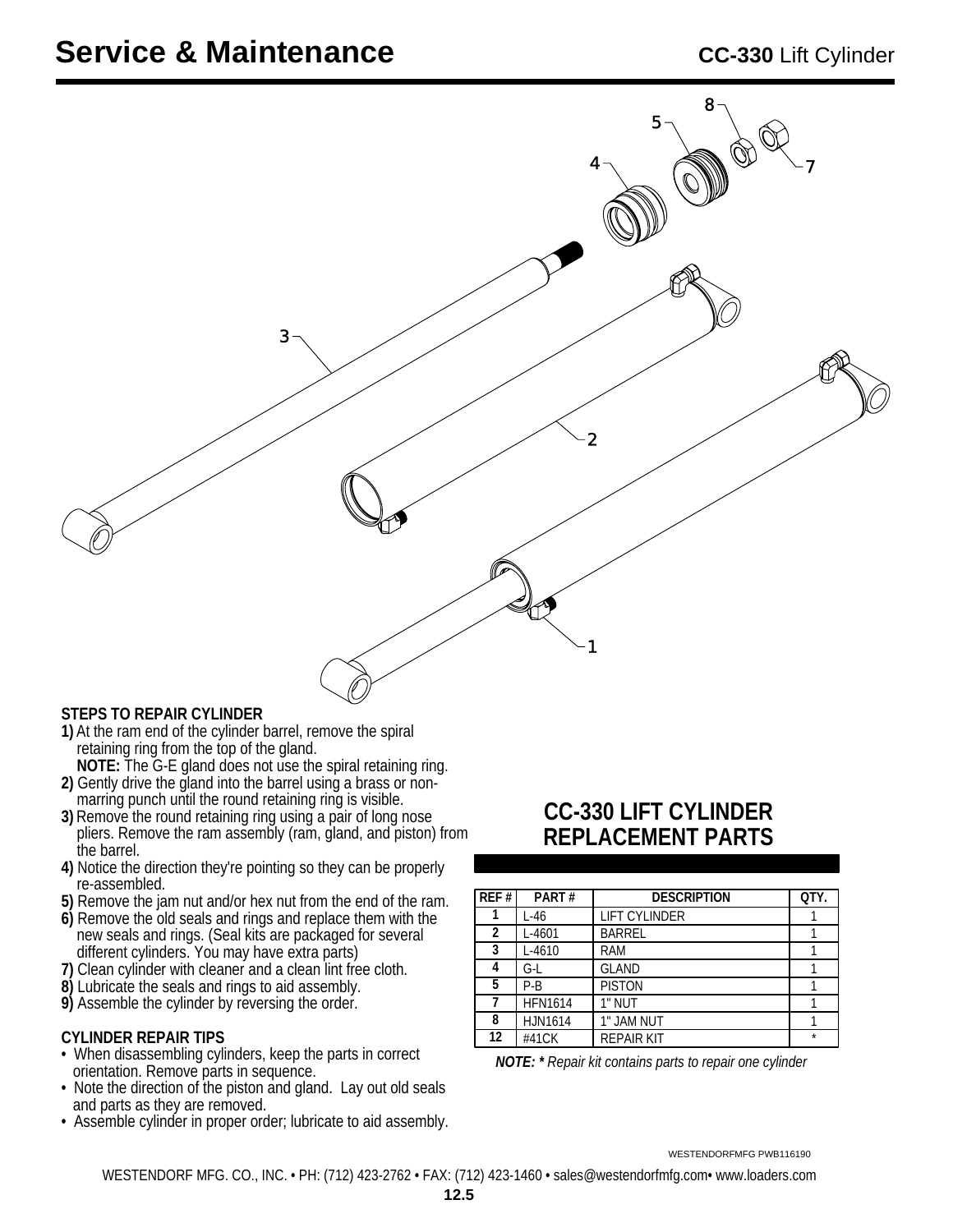

## **CC-330 MANIFOLD BLOCKS -- OIL LINES AND HYDRAULIC HOSES**

| REF#           | PART#        | <b>DESCRIPTION</b>          | QTY. |
|----------------|--------------|-----------------------------|------|
|                | <b>VP-82</b> | <b>MANIFOLD PLATE</b>       |      |
| $\overline{2}$ | <b>VB-17</b> | <b>MANIFOLD BLOCK</b>       |      |
| 3              | <b>VB-18</b> | <b>MANIFOLD BLOCK</b>       | 2    |
|                | <b>VB-19</b> | <b>MANIFOLD BLOCK</b>       |      |
| 5              | PF-PO08      | 3/4"-16 HEX HEAD PLUG       |      |
| 6              | OLT-637      | OIL LINE                    |      |
|                | OLT-638      | <b>OIL LINE</b>             |      |
| 8              | H06012-FF    | 3/8" X 12" HOSE (NOT SHOWN) |      |

| REF# | PART#     | <b>DESCRIPTION</b>           | OTY. |
|------|-----------|------------------------------|------|
| 9    | H06014-FF | 3/8" X 14" HOSE (NOT SHOWN)  |      |
| 10   | H06048-8B | 3/8" X 48" HOSE (NOT SHOWN)  |      |
| 11   | H06066-FB | 3/8" X 66" HOSE (NOT SHOWN)  |      |
| 12   | H06154-FB | 3/8" X 154" HOSE (NOT SHOWN) |      |
| 13   | H06230-FB | 3/8" X 230" HOSE (NOT SHOWN) |      |
| 14   | OLT-639   | RIGHT OIL LINE               |      |
| 15   | OLT-640   | <b>LEFT OIL LINE</b>         |      |
| 16   | BAND-15   | <b>METAL BAND</b>            |      |